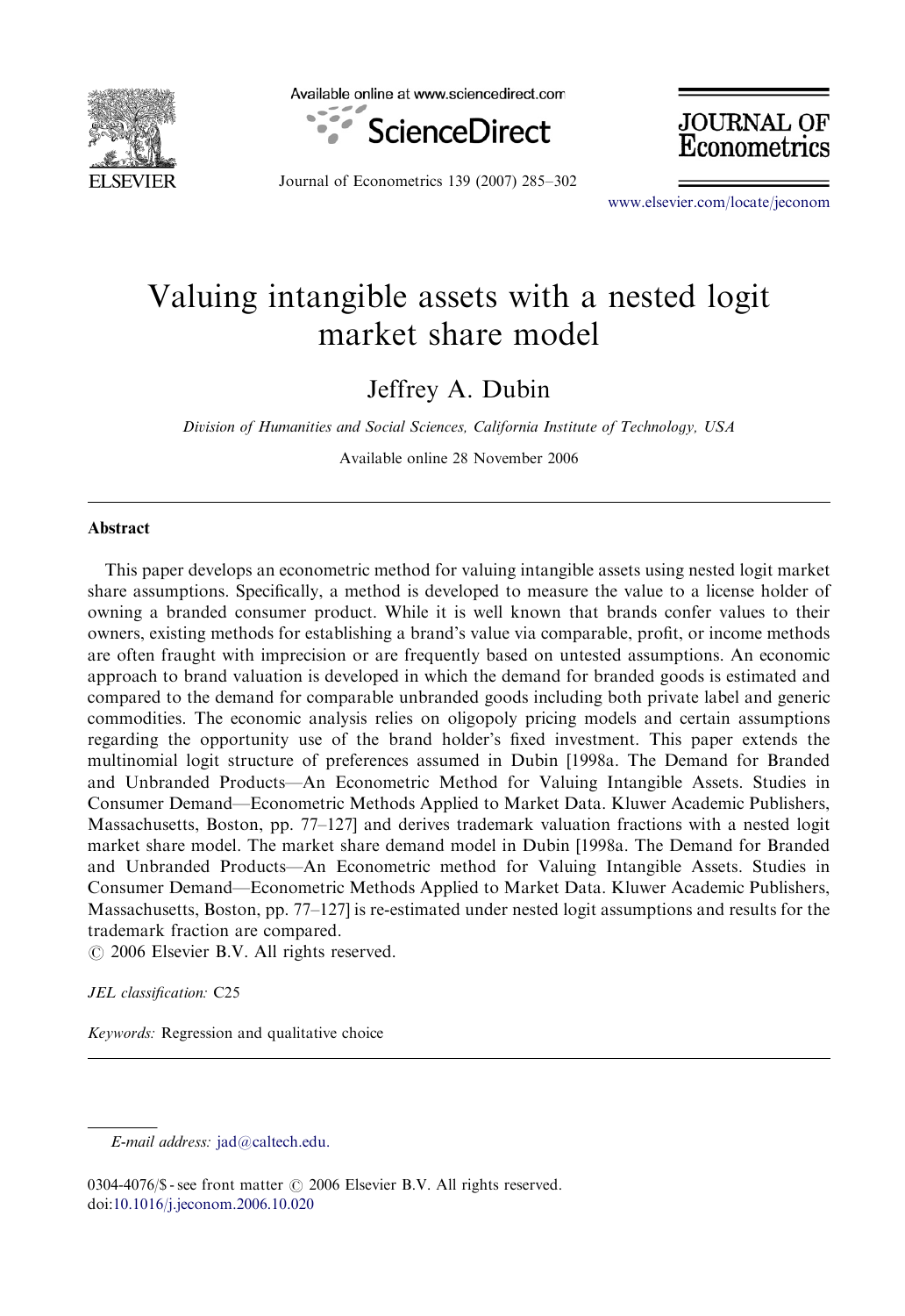## 1. Introduction

In this paper I consider the economic value of certain intangible assets such as trademarks and brand values. Specifically I estimate the trademark value for Carnation Company's Coffee-mate circa 1985. Coffee-mate was among Carnation's best known brands and continues to be sold today by Nestle´ Corporation. Coffee-mate had (and continues to have) a relatively large market share, and consistently commanded a price premium relative to its unbranded competitors. I calculate Coffee-mate's trademark value expressed as a percentage of operating income and sales.

In brief, there are two basic components to the economic analysis of trademark value. First, historical sales data on brands and their competitors are used to estimate the demand for these products. The demand function can be used, with knowledge of production costs to determine the profitability of a product under alternative pricing strategies. The demand function summarizes all relevant information about the market for a product such as special population segments that purchase a particular product, seasonal variations in purchases, levels of advertising spent, and characteristics of similar products in the same market.

The second component of the economic analysis is a method for calculating the value of a brand trademark from the demand functions for the brand and its competitors. From an economic perspective, the value of a brand trademark to a producer is the difference between the profits that it would earn operating with the trademark and the profits it would earn operating without that trademark.<sup>1</sup>

A formula giving the appropriate split of total profit between the trademark and nontrademark components is derived in Section 2. The fraction of total profits attributable to the trademark, that is the ''trademark fraction,'' is shown to depend on the market shares of the trademark brand versus that of the unbranded product (private label and generic goods) and their respective price elasticities.<sup>2</sup> In general, the greater the price elasticity of the branded good relative to the price elasticity of competing unbranded goods, the lower the fraction of profit which should be allocated to the brand trademark.

This paper extends the multinomial logit (MNL) structure of preferences assumed in [Dubin \(1998a\).](#page--1-0) Logit models are commonly used in applied industrial organization (e.g. [Werden and Froeb, 1994a, b](#page--1-0); [Werden et al., 1996; Shapiro, 1996\)](#page--1-0) but have been criticized for their restrictive assumptions (e.g. Hausman et al., 1997). This paper derives trademark valuation fractions within a nested logit market share structure. The market share demand model for coffee creamers in [Dubin \(1998a\)](#page--1-0) is re-estimated under nested logit assumptions and results for the trademark fraction are compared. In a similar fashion, [Crooke et al.](#page--1-0) [\(1999\)](#page--1-0) illustrated the effects of assumed demand form on simulated post merger equilibria. This paper is concerned with generalizing formulas for economic trademark values and with assessing the magnitude of the approximation error under logit diversion assumptions.

<sup>&</sup>lt;sup>1</sup>The value of a trademark can also include other attributes of value, such as long-term profit or growth potential, but the difference in current profits represents a useful floor on such overall values. <sup>2</sup>

 ${}^{2}$ The distinction between private label and generic commodities is discussed in [Burke \(1979\).](#page--1-0) Burke notes that generics, while different from private label commodities in packaging and marketing, account for less than 1% of total food sales. In my analysis I do not distinguish between private label and generic commodities.